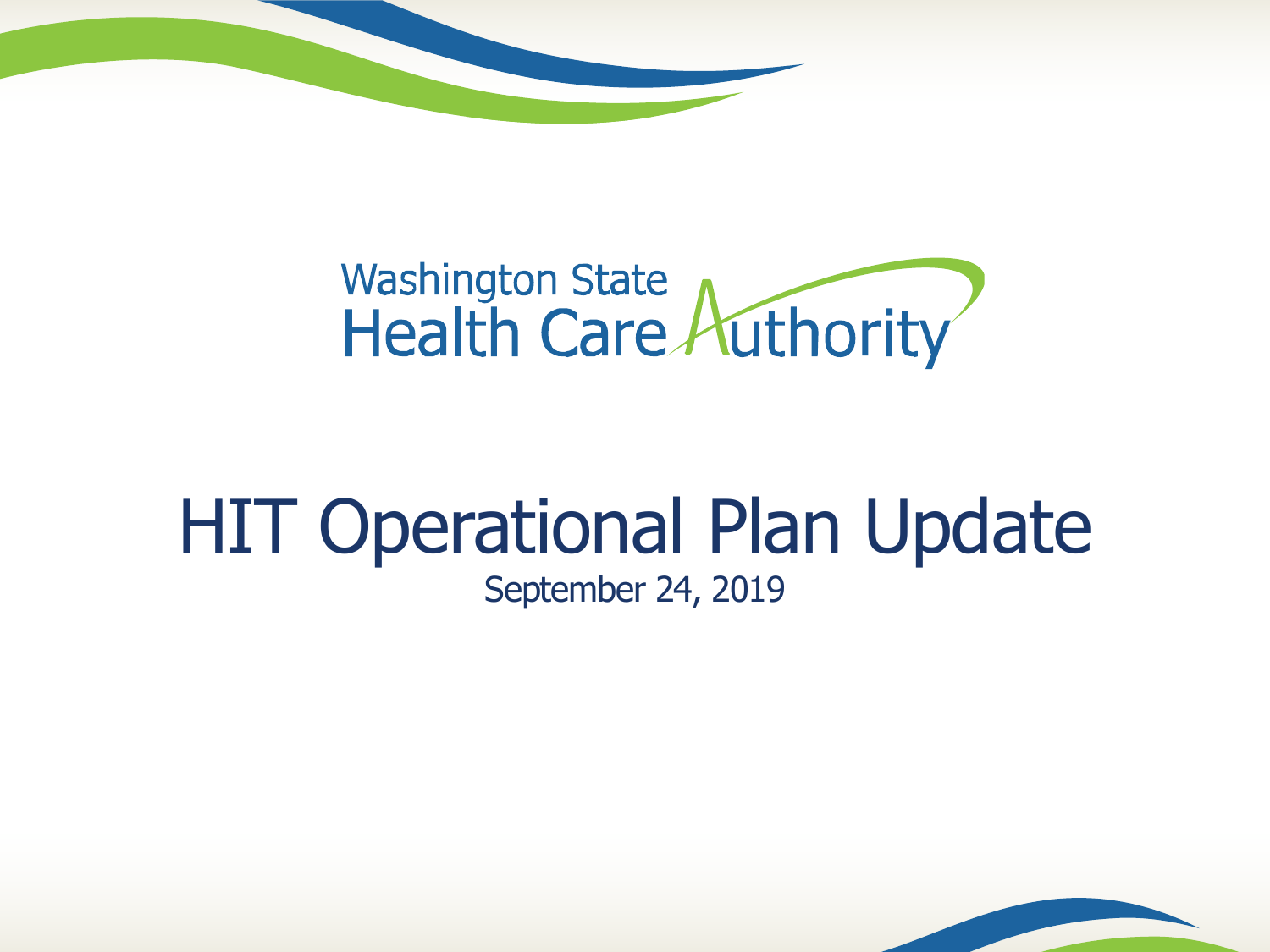





- Support Act Update
- MPI
- Behavioral Health Data Systems
- VBP Provider Survey Update
- Section 1003 Funding
- AIHC EHR Vendor Meeting
- Communication/Outreach Update

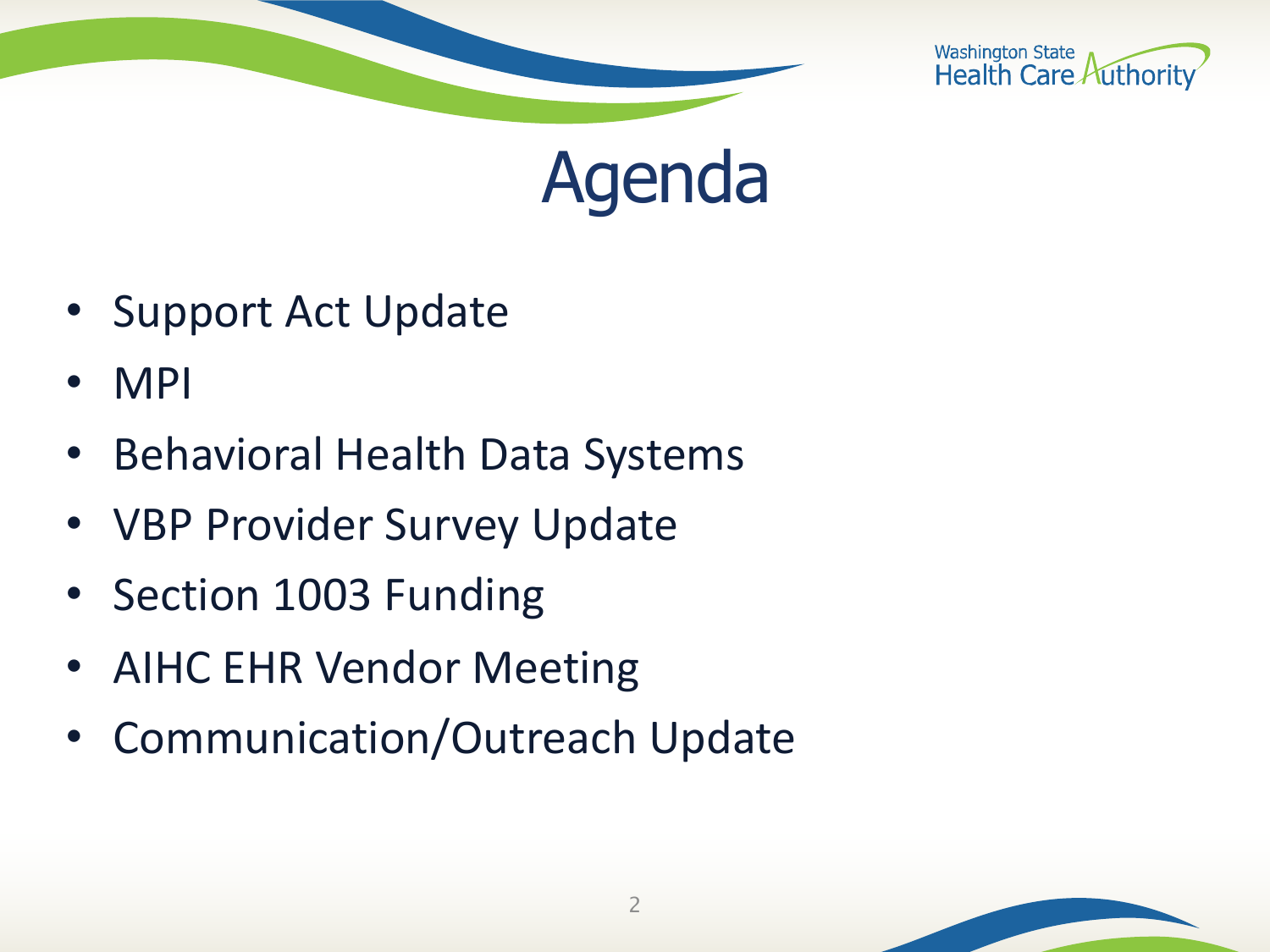



### Support Act Update

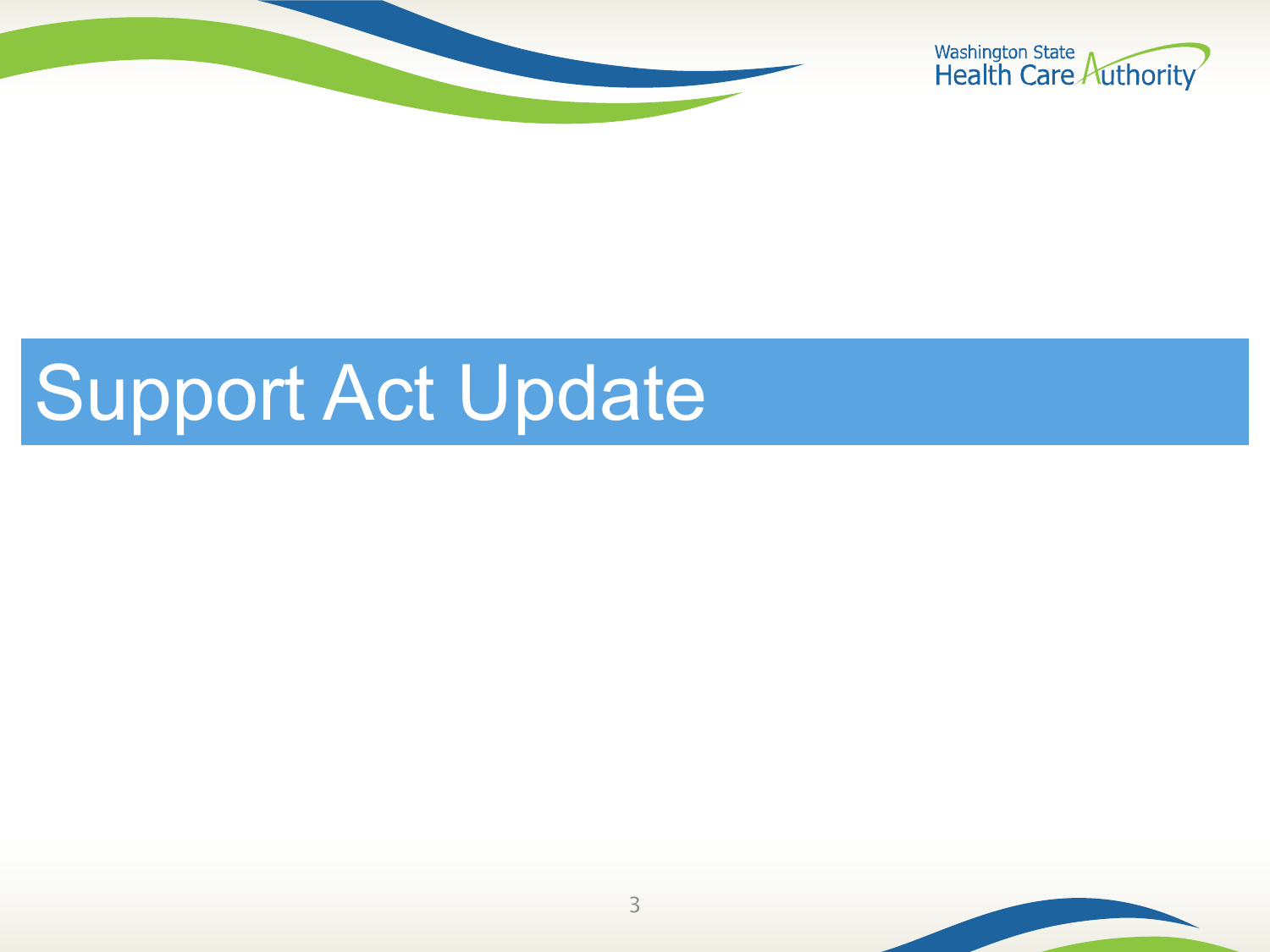

### Support Act Update

- HCA received approval from CMS for 100% federal funds:
	- To implement a "Qualified PDMP" system with enhanced functionality that will provide a robust treatment decision making tool for healthcare providers.
	- for interoperable health IT to support efforts to combat the opioid crisis through integrating the PDMP and CDR using:
		- electronic consent management,
		- the availability of additional clinical data sources, and

4

- reporting for clinical and case management.
- Funds must be spent by 9/30/2020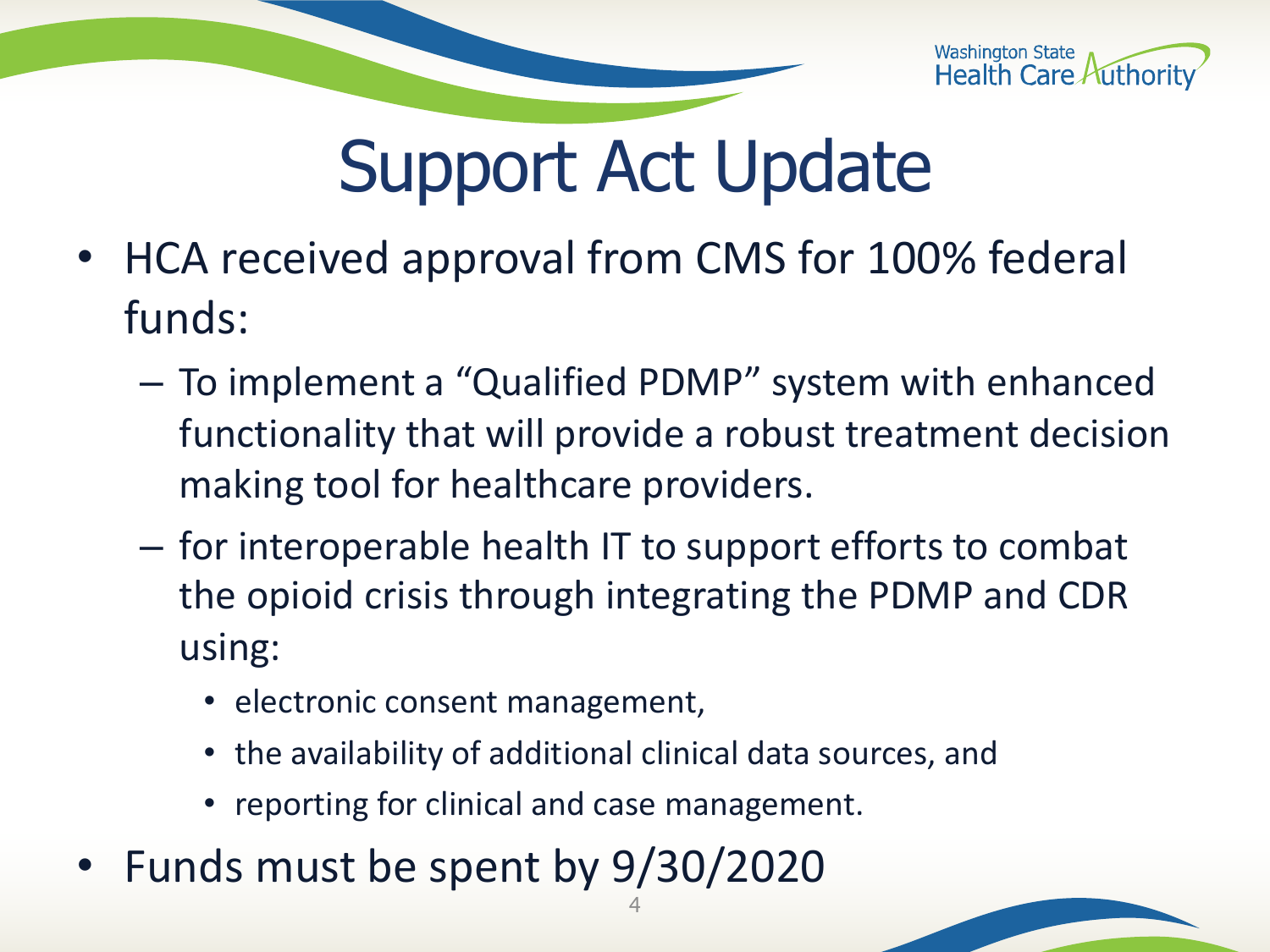



• Design, development and implementation of an enhanced PDMP solution that will:

- streamline provider's registration and login for those having to access the PDMP
- more quickly process submitted data files (e.g., filled prescription data) to ensure providers have as up-to-date information as possible
- support the ability to analyze and visualize public health data to inform policy decisions to address the opioid epidemic

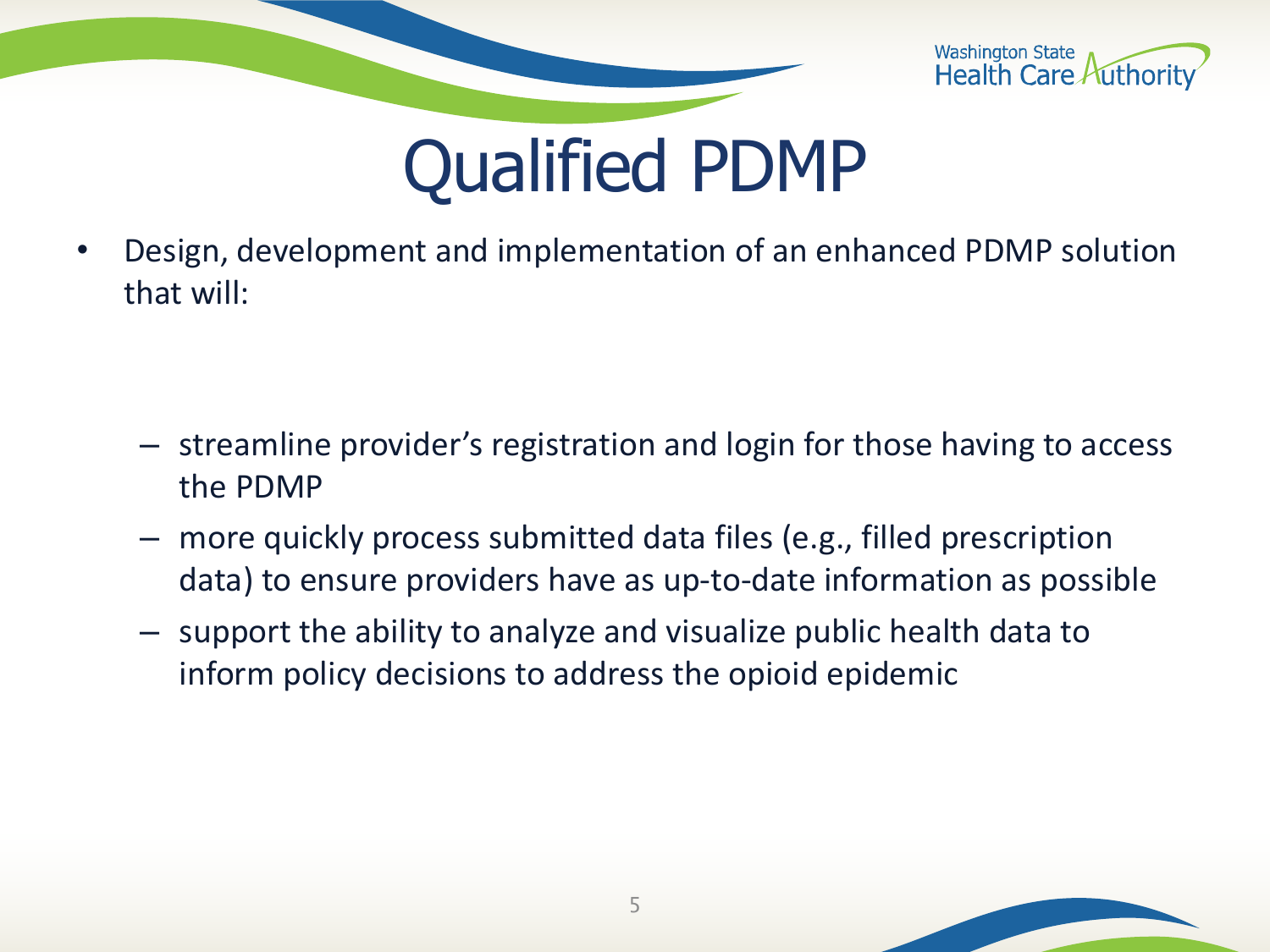

# Qualified PDMP (cont'd)

• Design, development and implementation of an enhanced PDMP solution that will:

- allow staff to more effectively track and monitor dispenser data reporting to ensure data are accurate and complete
- ensure program staff can easily track important data on registrations, utilization, and other key dashboard metrics
- ensure the health information exchange connection is maintained for integrated access via electronic health record systems

• Technical assistance consulting services to assist providers with integrating PDMP data into the workflow of their electronic health record systems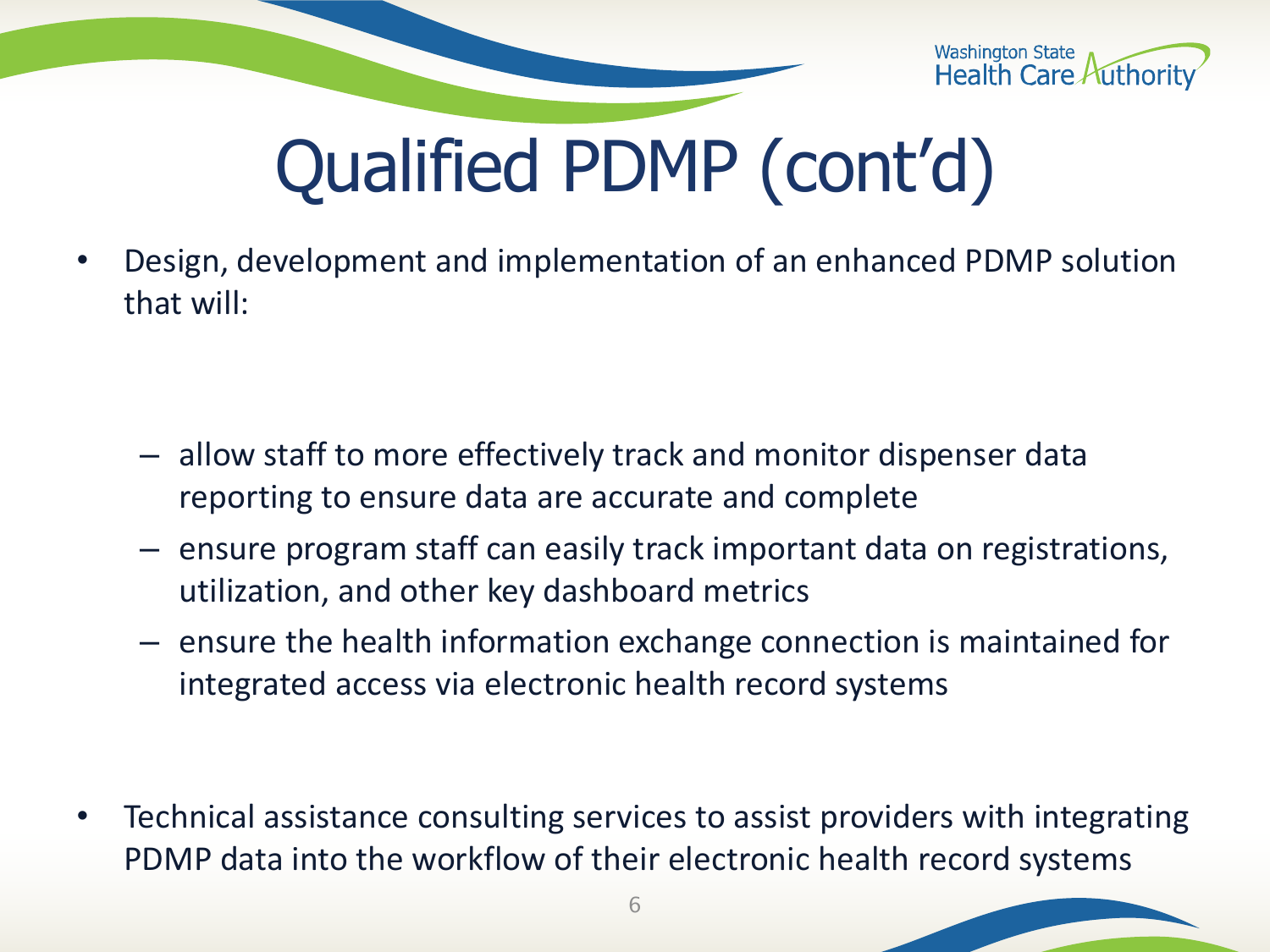

### Consent Management Update

- Securing contractor for project oversight (we are here!)
	- Review of existing materials regarding consent management
	- Requirements gathering
	- Procurement processes (build/buy/partner)
	- Monitoring of development/implementation
- System Development
	- Design system
	- Development iterations
	- Limited pilot of solution

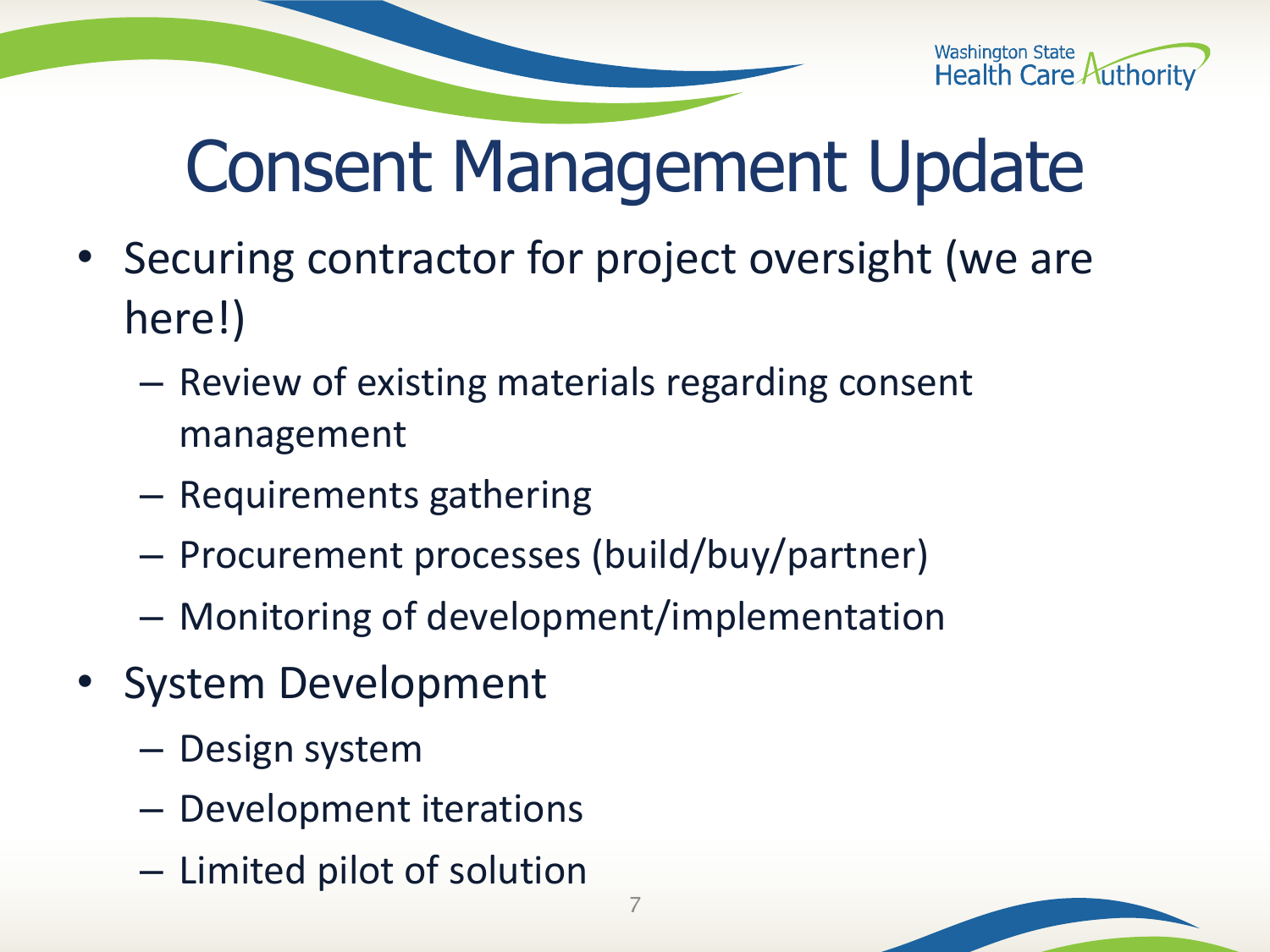

#### Clinical Data Sources and Reporting for Clinical and Case Management

- Drafting scope of work (we are here!)
- Scope must address:
	- PMP access
	- HIE and/or the CDR
	- SUD
- Scope could focus on:
	- Dually licensed MH/SUD providers
	- E-Care plans
	- Interoperable Intake, Assessment, and Screening tools 8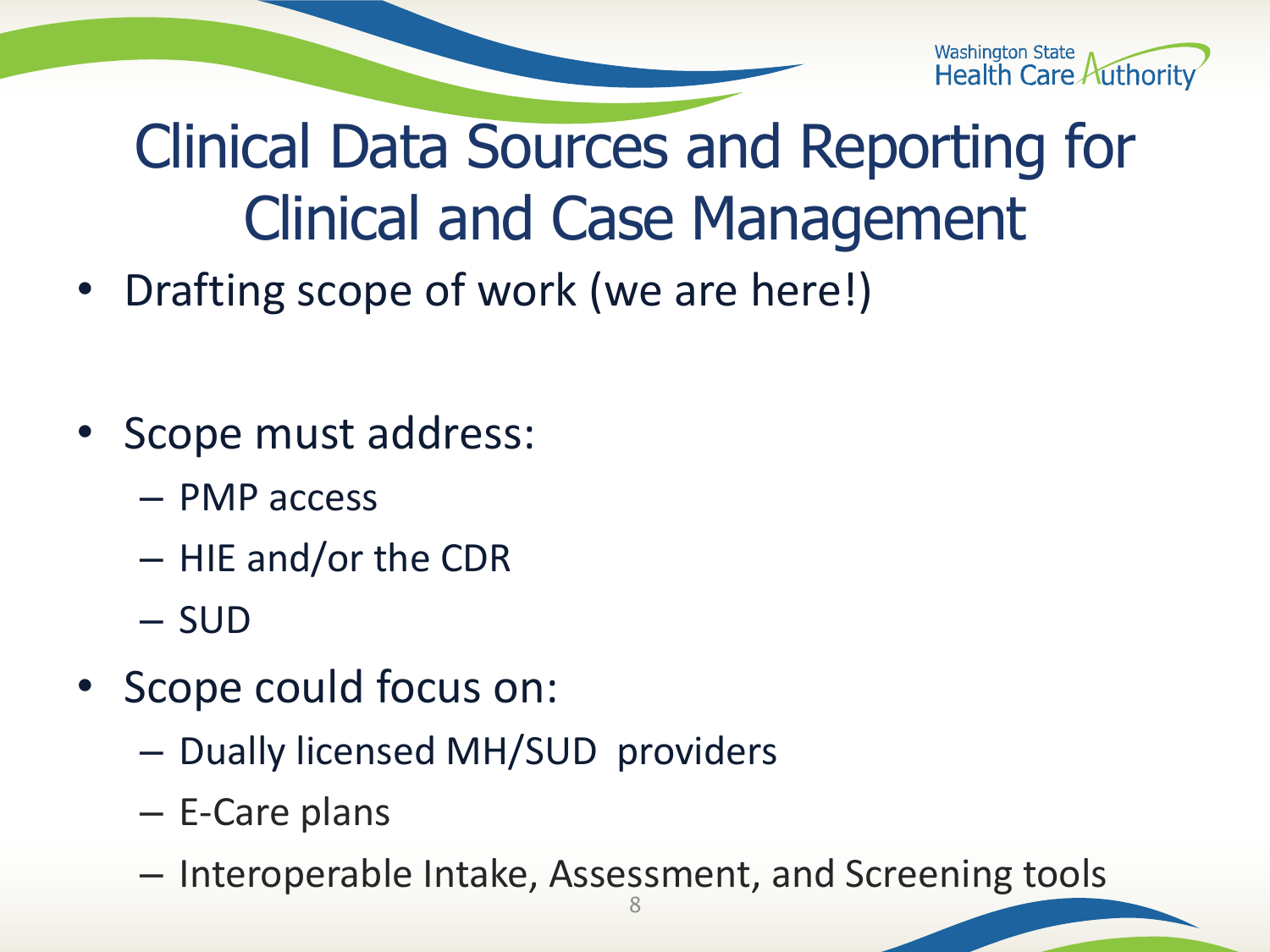



### Master Person Index

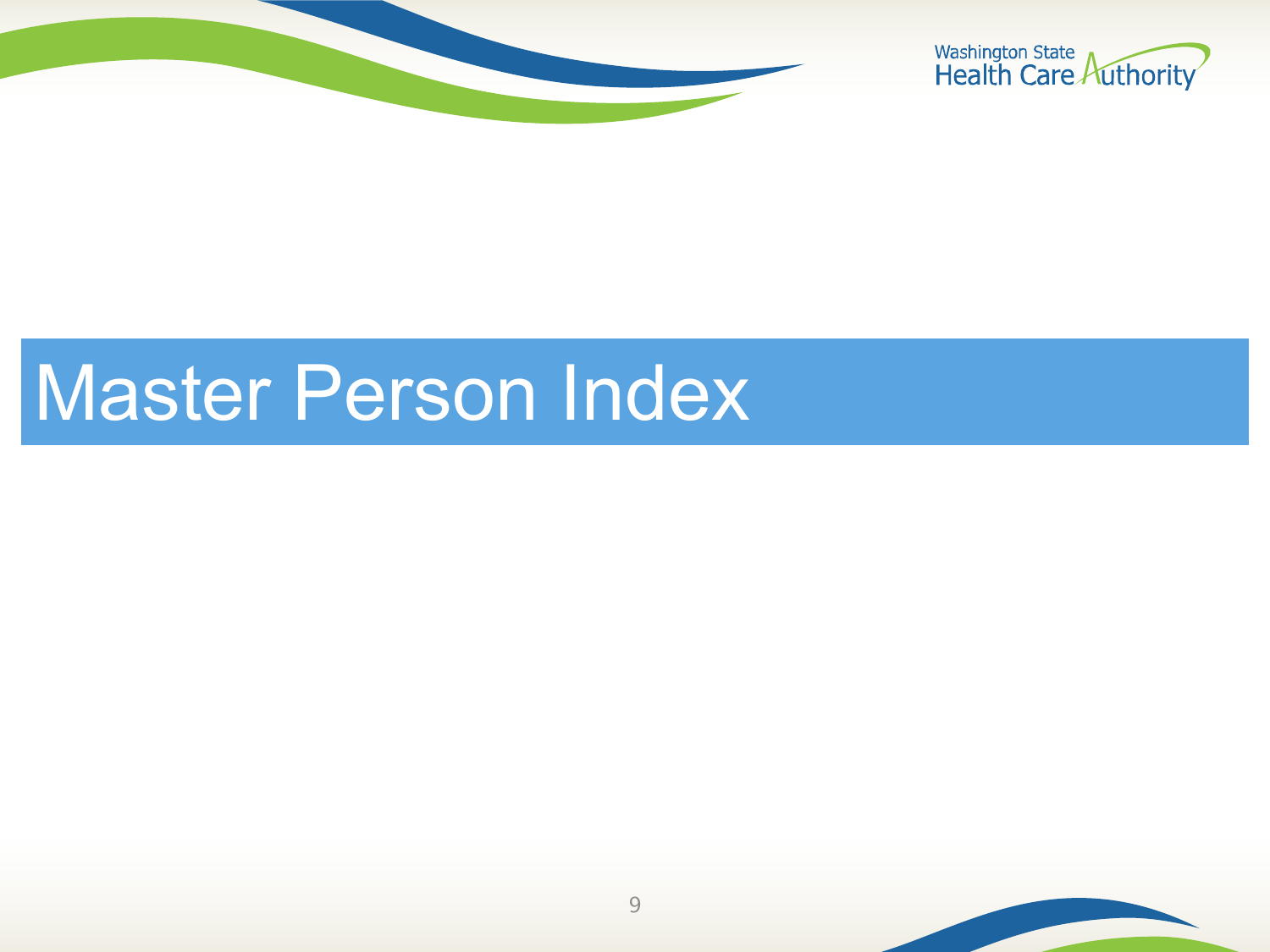

### Master Person Index

- HCA, in coordination with the HHS Coalition agencies, are putting forward a legislative funding request to begin a phased implementation of a Master Person Index.
- This effort will focus on building an initial proof of concept that can be scaled with addition functionality to address additional use cases moving forward
- The State is also developing a funding request to CMS to request 90/10 funding to support this work.

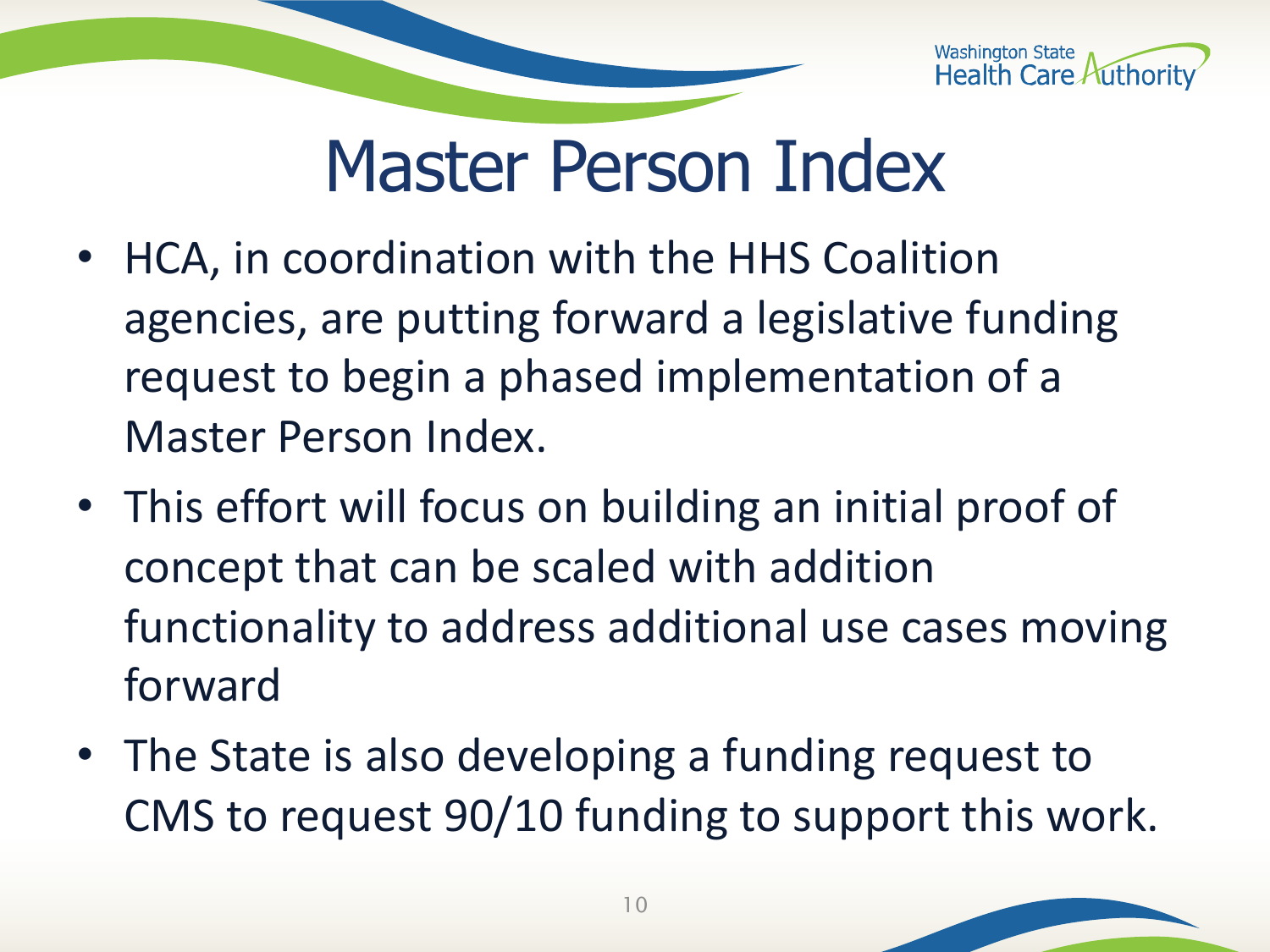



## Behavioral Health Data Systems

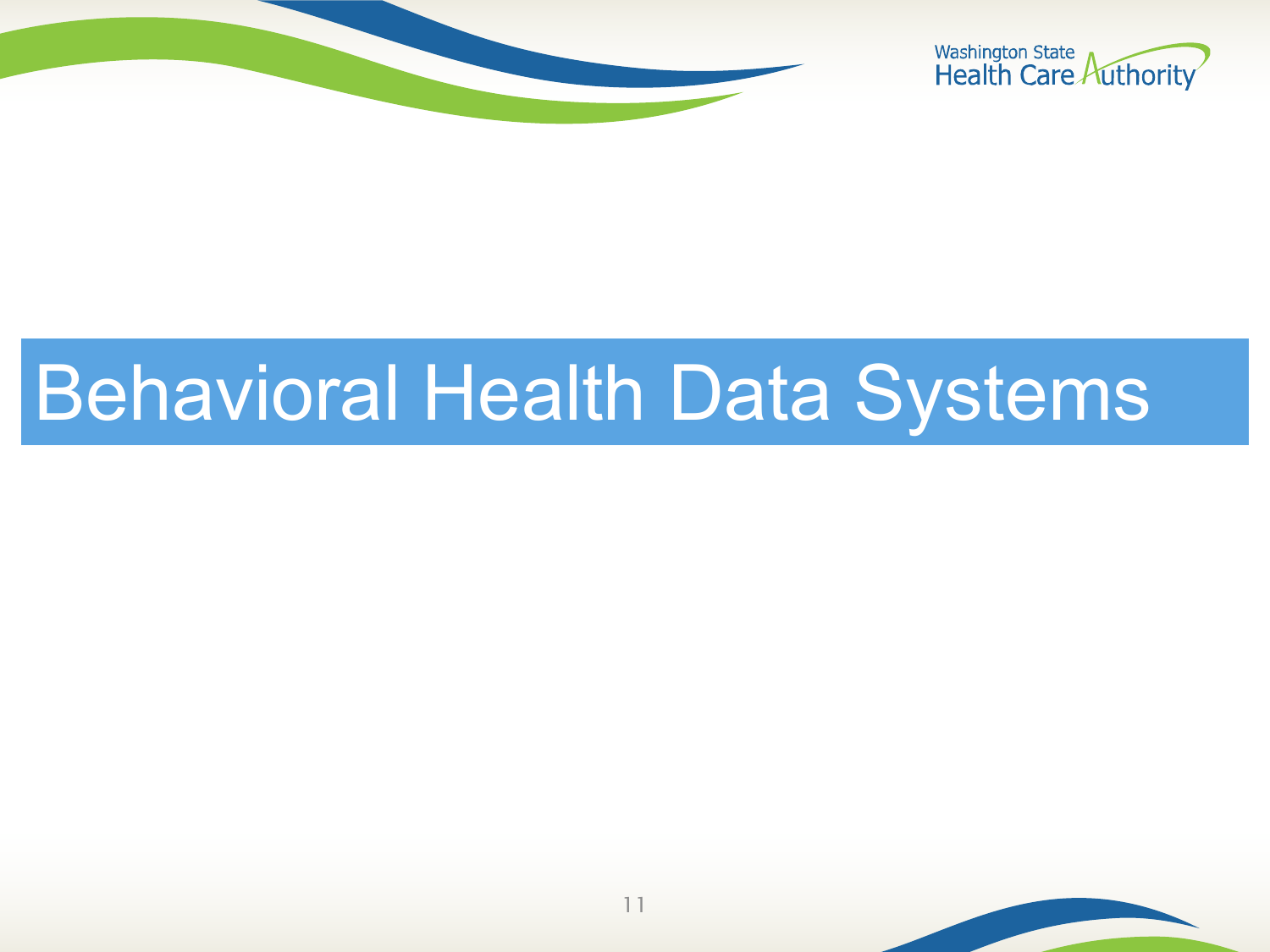

#### Behavioral Health Data Systems

- Behavioral Health Supplemental Transaction Data Guide was finalized and distributed to MCOs and BH-ASOs the end of August:
	- https://www.hca.wa.gov/assets/billers-and-providers/behavioral-healthdata-system-data-guide-v3.0.pdf
- Letter distributed to MCOs and BH-ASOs (dated 9/16) clarifying HCA expectations about supplemental transaction reporting.
- Work is progressing on modifying the HCA Behavioral Health Data System (BHDS); plan to open the BHDS test environment for MCOs and BH-ASOs by December 2019.
- HCA continues communication with MCO/BHO/ASO and is responding to questions regarding the data guide.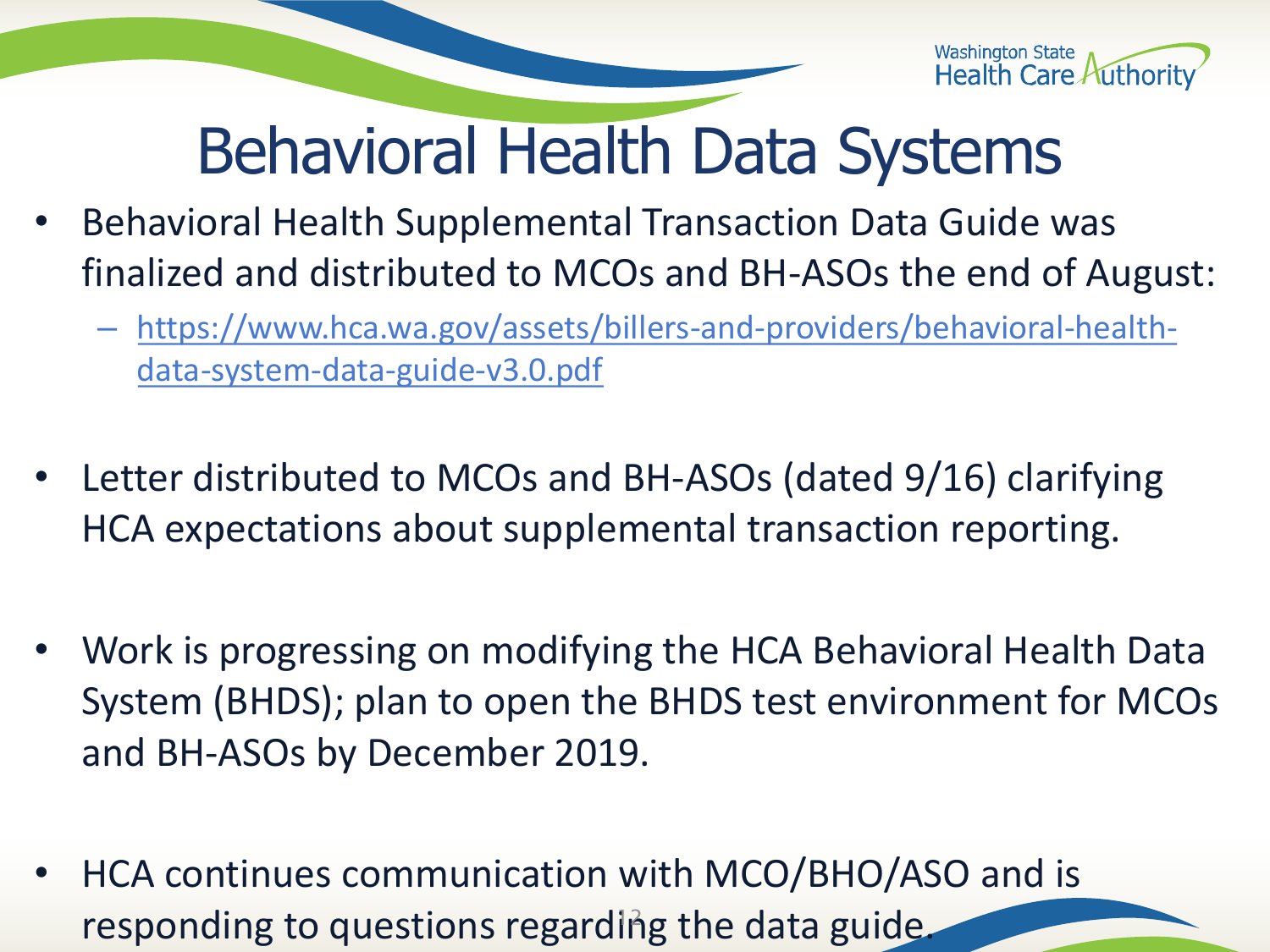



# VBP Provider Survey

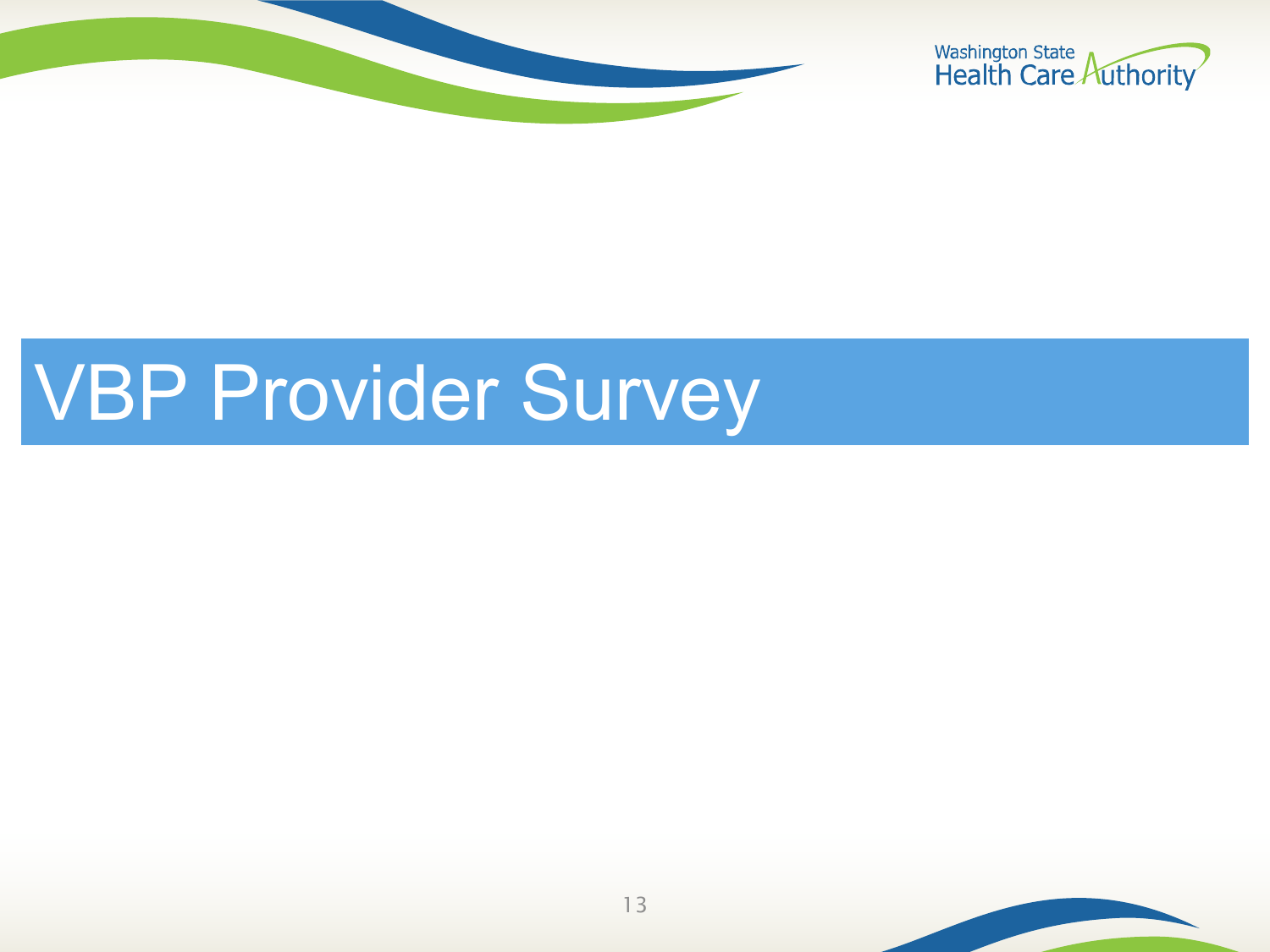

### VBP Provider Survey

- 173 respondents (but not all respondents completed the survey fully)
	- Top three barriers:
		- Lack of interoperable data systems
		- Misaligned incentives and/or contract requirements
		- Lack of access to comprehensive data on patient populations
	- Top three enablers:
		- Aligned quality measurements and definitions
		- Trusted partnerships and collaboration with payers
		- Development of medical home culture with engaged providers
	- Technical support:
		- 15/62 respondents have received HIT/HIE planning, implementation, and/or reporting technical support
		- 48/75 respondents desire HIT/HIE planning, implementation, and/or reporting technical support moving forward

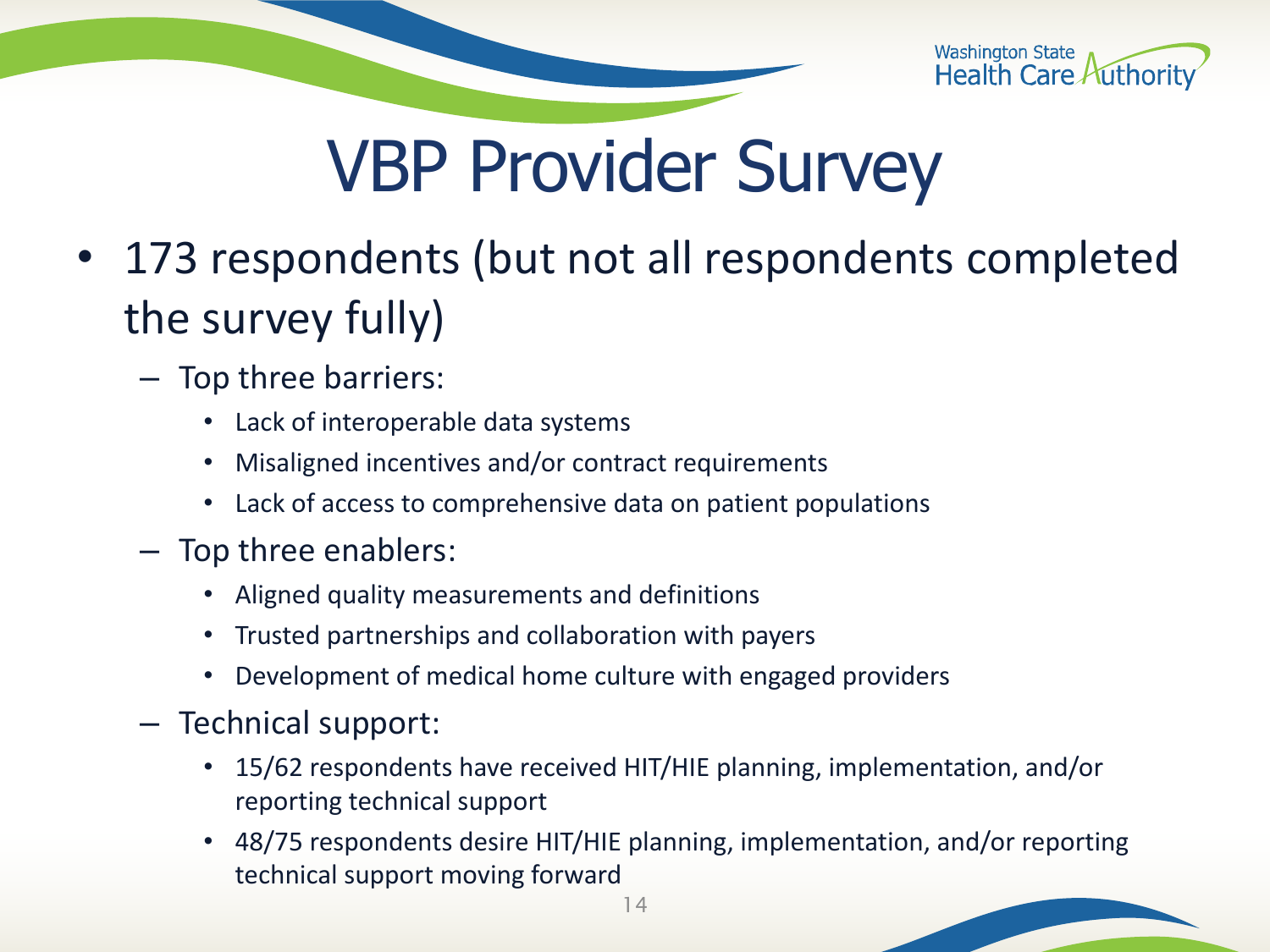



### Section 1003 Funding

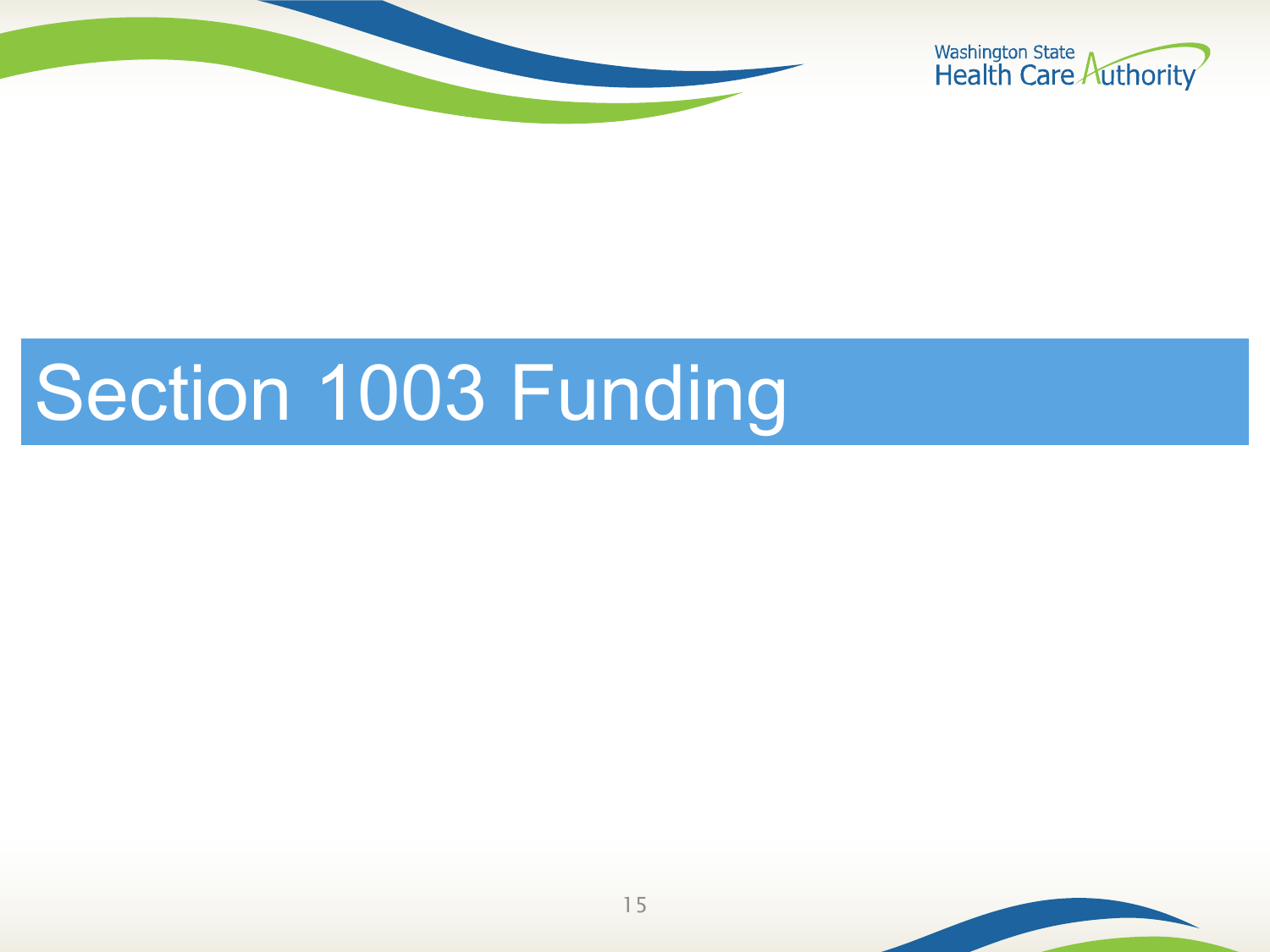

#### Section 1003 Funding

- HCA received an 18 month \$3.8 million cooperative agreement from CMS to develop an "Integrated SUD and Behavioral Health Roadmap 2020- 2022"
- Funding supports Phase I activities that include:
	- An initial assessment of the current state of Washington State's MH and SUD treatment and recovery support service needs
	- A survey of providers who provide SUD treatment and recovery support services, including all forms of MAT. Survey will gather information on HIT/HIE and telehealth
	- Stakeholder and partner group discussions to gather input on the initial assessment and state infrastructure needed to address the SUD treatment and recovery support services
	- Medical Effectiveness Review of non-pharmacologic SUD Treatment and Recovery **Interventions**
	- Development of SUD Treatment and Recovery Alternative Payment Model
	- Development of Roadmap to drive statewide improvements in BH, SUD, and primary care treatment and recovery support services
- Phase II funding will support a 36 month project during which the Roadmap would be executed

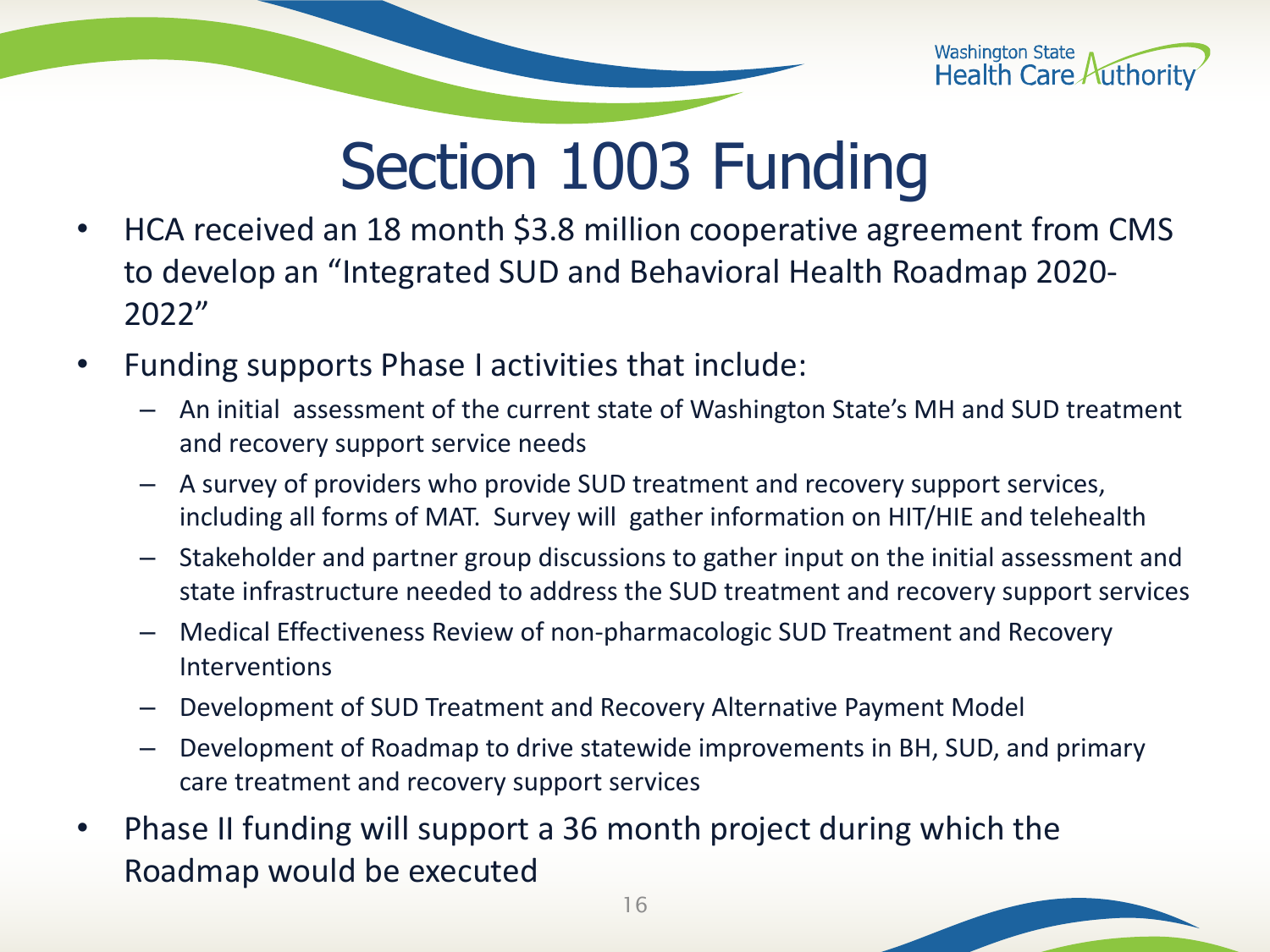

#### Closed Loop Referral Emerging HIT Standards

- We're scheduling a conversation with ONC to discuss emerging standards for closed loop referral
- Date TBD: Likely the week of 10/7
- Please let us know if you're interested in participating

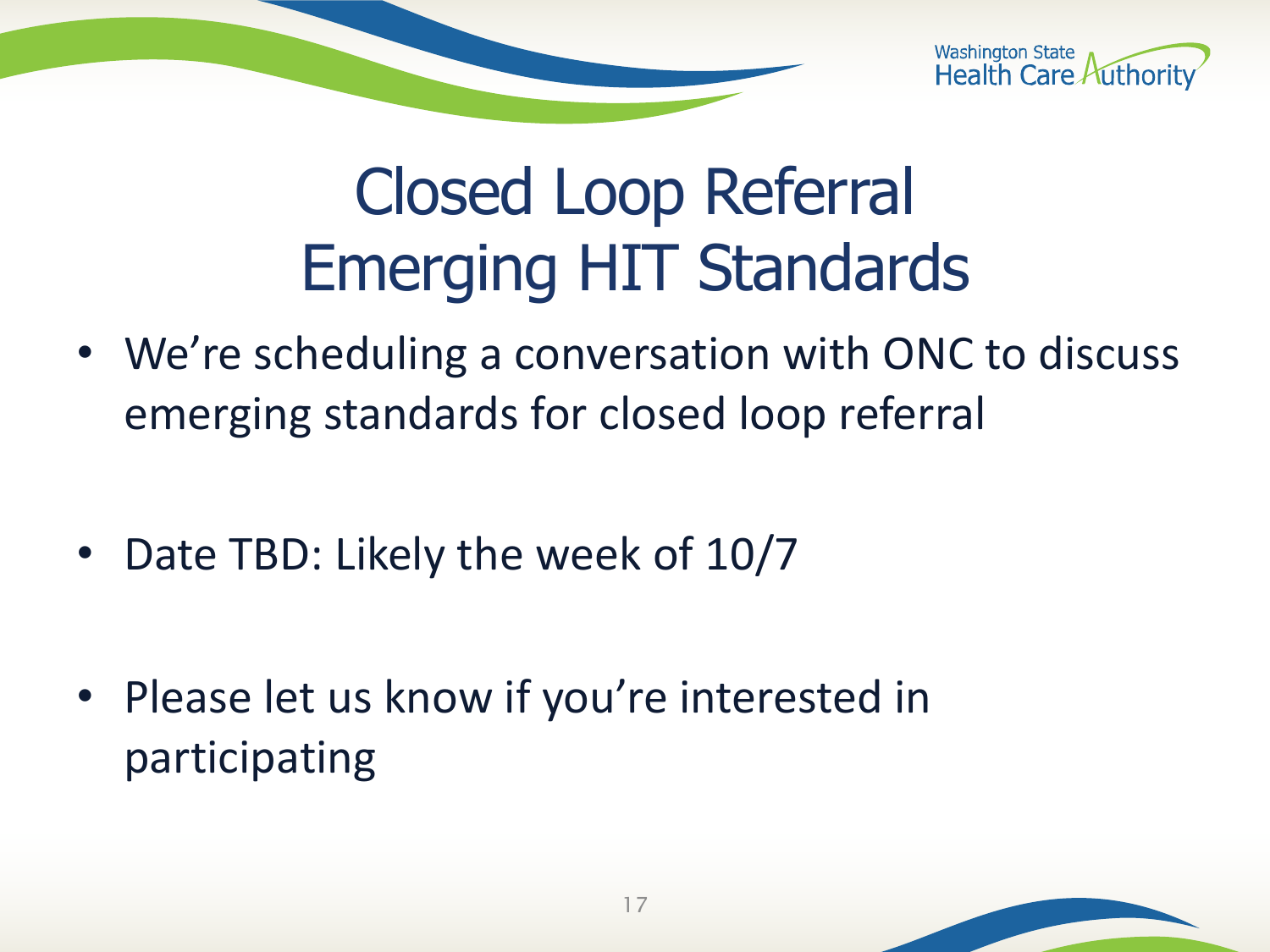

### American Indian Health Commission

- The AIHC hosted a meeting for Indian health care providers (IHCPs) to discuss and learn about needed EHR functionality and what is supported by certain EHR solutions.
- HCA staff listened as invited guests
- Participating vendors:
	- Greenway
	- NextGen
	- EPIC (participated for half day)
- Next steps: IHCPs are interested in a "deep dive" vendor demonstration on BH functionality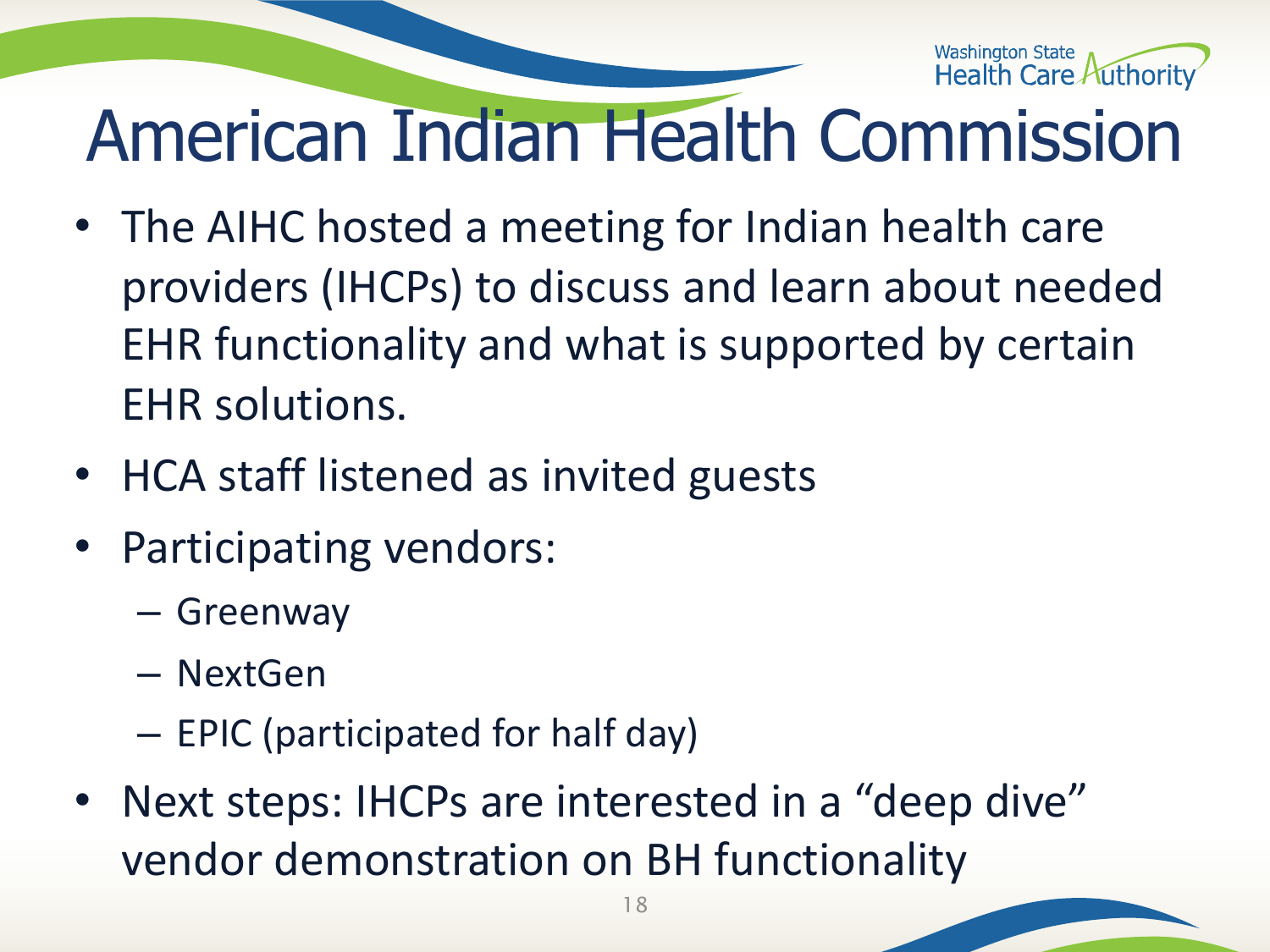Washington State<br>Health Care Authority

### Communication/Outreach Update

| Events/Outreach: July to Present                                                                                                                                                                                                                                                                                                  | <b>Upcoming Events/Outreach</b>                                                                                                                                                                                                                   |
|-----------------------------------------------------------------------------------------------------------------------------------------------------------------------------------------------------------------------------------------------------------------------------------------------------------------------------------|---------------------------------------------------------------------------------------------------------------------------------------------------------------------------------------------------------------------------------------------------|
| • Met with WSMA new Directory of<br>Policy<br>• Participated in HCA's CQCT open<br>house<br>• Presented CDR to HCA's VBP<br>consultants<br>Networked at the Region 10 Opioid<br>$\bullet$ .<br><b>Summit in Vancouver</b><br>• Presented in the Healthier<br><b>Washington Quarterly webinar,</b><br>presentation archived online | • Additional MCO meetings with<br>OneHealthPort planned<br><b>Medicaid Transformation Public</b><br>$\bullet$<br>Forum, Vancouver and streamed via<br><b>Facebook Live</b><br><b>Medicaid Learning Symposium, Sea-</b><br>$\bullet$<br><b>Tac</b> |

19

- Met with OneHealthPort and MCO stakeholders
- Presented to DSHS ALTSA staff
- Networked at State of Reform, Spokane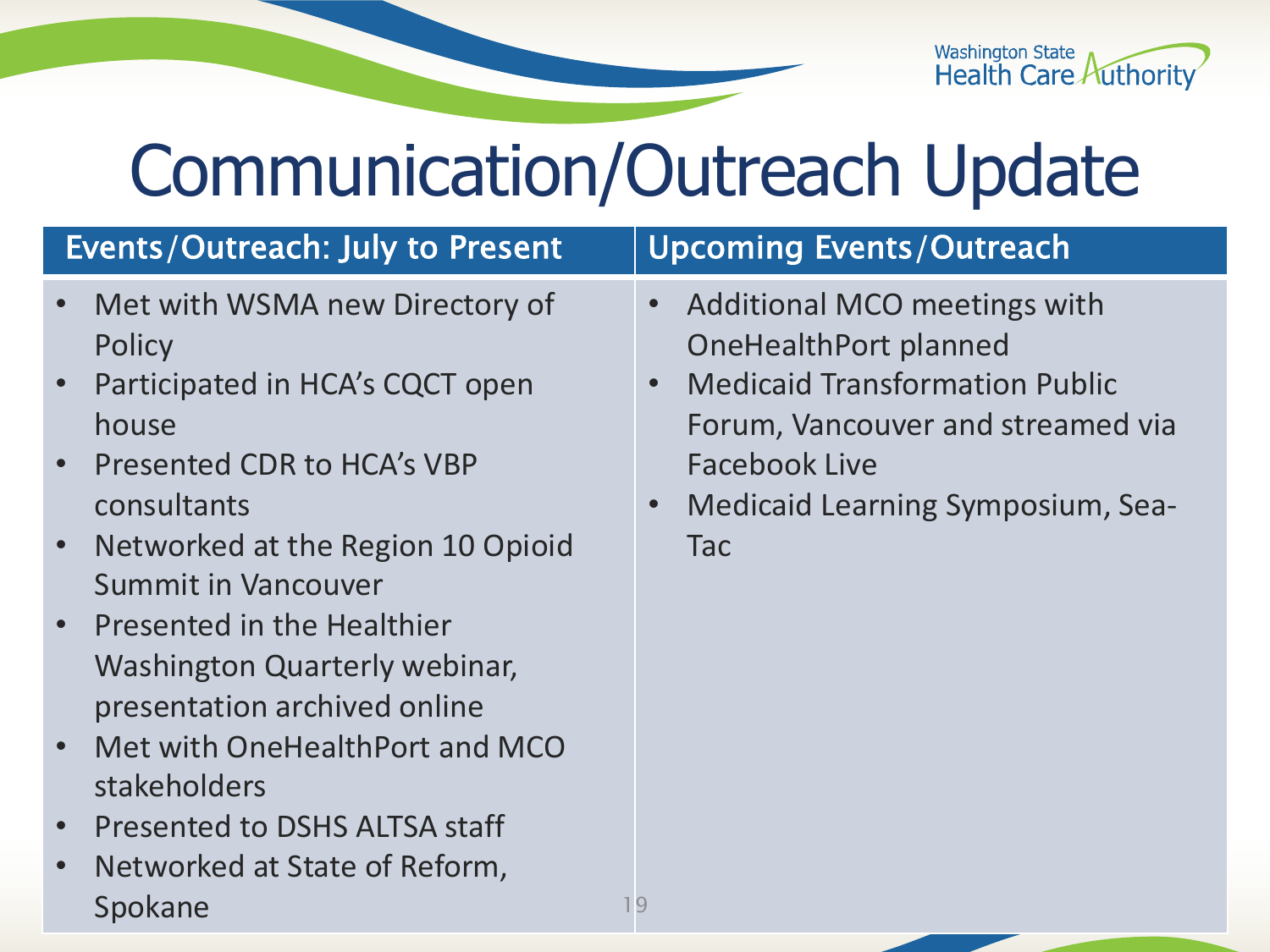Washington State<br>Health Care Authority

### Monthly HIT Operational Plan Meetings

- 4<sup>th</sup> Tues. of every month-Next meeting October 22
- Same webinar, phone number, meeting room. Available at: [https://register.gotowebinar.com/register/40520185](https://register.gotowebinar.com/register/4052018503263997185) 03263997185